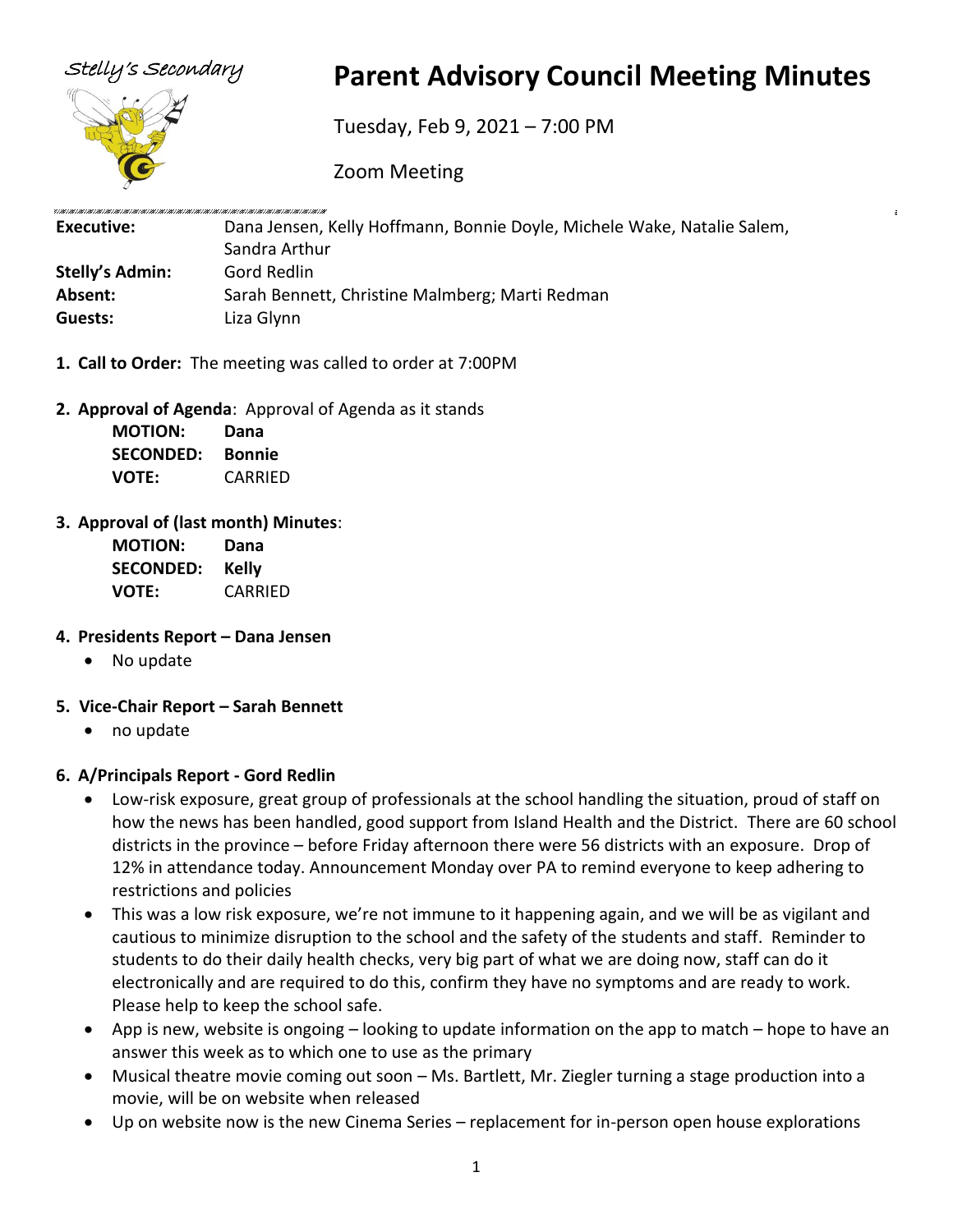9-12, taking our school out to the community – view the videos so folks can see what is offered at Stelly's. These are real explanations from students, showing their passion in the Stelly's school. Covers all areas of the school

- In newsletter and website reference to Mr. R, not Gord Redlin. New service dog in the school, welcome addition to the staff, amazing how well-trained Mr. R is and how much good Mr. R does for everyone. We can't have pets or dogs into the school now, on occasion some teachers/staff have brought their pet into the school. Trying to coordinate that this can still happen if Mr. R is known to be out of the school on a certain day. Other students interacting with Mr. R hasn't been an issue, they know not to interact
- Sandra's suggestion: Three languages be added to front door of the school English, French and SENĆOŦEN
	- o Welcome: Bienvenue: JÁN ÍY, ȻENS TÁĆEL HÁLE
- Mask mandate 53-pages of new requirements from Ministry mostly using different words, process pretty much the same – new mantra "stand up, mask up", in cohort, in classroom eating or seated can take mask off. Encourage all to stay masked up, keep it on anywhere in the school, if not behind a barrier or seated mask must be on. Zero pushback from staff or students. Mixed cohorts are encouraged to wear masks all the time, but not if more than 2m away from another cohort. Less clumping of the kids outside, with vast majority of kids wearing them outside as well. Teachers when at whiteboard teaching, if stationary and 2m away do not need a mask if distanced, but if moving around and coming closer than 2m, must mask up
- Q3 classes settled, lots of good learning from the last start ups, fewer class changes, staff know to check on cohort arranging, good start to Quarter 3. Day 1/Day 2 schedules the same
- Grade 8 transition fully underway getting them excited for coming to Stelly's in Sept, continues towards end of February
- Course guide is live now on the website, with lots of video clips and photos on what's going on
- Report Cards were sent out last Wednesday
- All grade 12's assessment requirements completed for graduation
- Numeracy and Literacy Assessments, they can go on ministry website with student number, exam results, student number – will list anything considered provincial exam
- Grade 8's course selection, any handed in late get date/time stamped, those handed in on time don't get a date stamp and her put into the matrix first
- Is there priority for students who are already in a program to get into that program again? If it's a program offered more than one time, if it's offered as a singleton, the computer always defaults to what they need for graduation. Priority over others, yes, there is as system for classes. If it's a grade level first time person in a course, priority. Someone hasn't succeeded the course successfully and required for graduation, priority. Always based on what kids need to grad
- Semester vs Quarter system next year hoping to get information soon to develop the timetable for 2021-2022
- $Q$  for Ms. Laws Immunization coming up funding for juice boxes available Yes.
- Admin procedures Parent involvement meeting on March 11 will be virtual
	- o Topic is What is Mental Health?
	- o Natalie will post on facebook
- Newsletter Gord does monthly and is interested in feedback from parents on how to improve it

## **7. COPACS Report (verbal) – Bonnie Doyle**

- January 14, presentation regarding international baccalaureate Parklands
- Update for elementary, hot lunches won't be re-instated for SD 63 for rest of year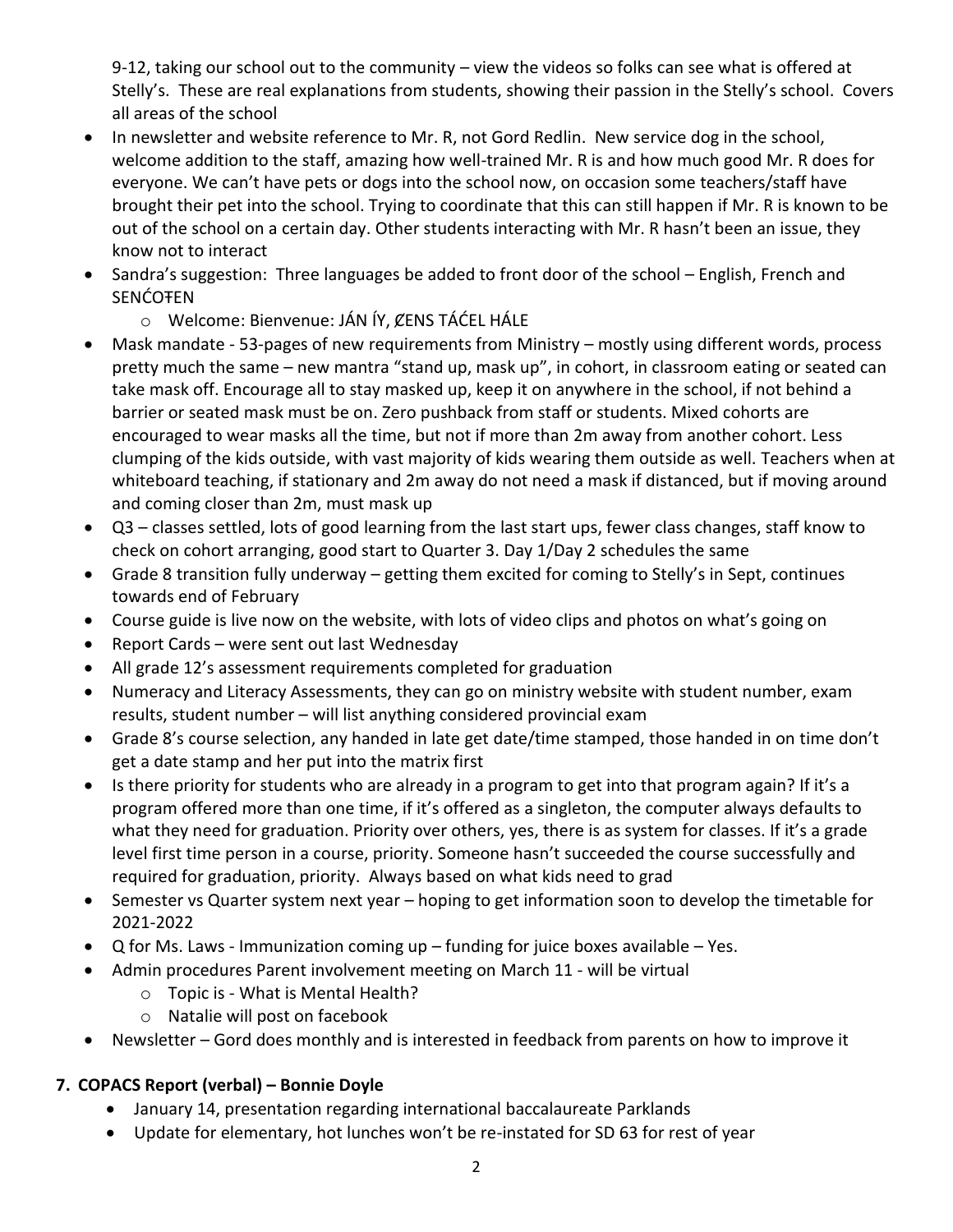- Moving forward, Dave discussed reviewing last year, quarter system and the increased SIDES attendance.
- Also discussed COVID related concerns with international students arriving, be assured that district is comfortable with all processes in place and all health guidelines are being followed
- Budget planning process was Jan  $28<sup>th</sup>$
- Next meeting this Thursday

### **8. Canadian Parents for French (CPF) Report – Sandra Arthur**

- CPF Saanich Chapter helped celebrate gr 12 French Immersion grad class on Jan 28 with flowers (for teacher), cupcakes, and donations from local businesses: Bon Macaron, Subway - Brentwood Bay and Europa Farms.
- Feb 15 two livestream films on CPF website (free) 3pm and 7pm. Details: Together with REEL Canada, CPF BC & Yukon will livestream Avril et le monde truqué at 3 p.m. PST, and Louis Cyr: L'homme le plus fort au monde at 7 p.m. PST. Complete this form to receive your free ticket:
- [https://form.jotform.com/210204815815246](https://form.jotform.com/210204815815246?fbclid=IwAR0WodsR3oUuxAunYuNA60nQLwGoeXu6KG1p2QCbPYACH3fPecElAr258Xc)
- French Poetry competition: deadline is Feb 10
- French Public speaking contest coming up gr 6-12; will be virtual. This year, we're asking students to use their digital skills and tell us all about their passions and interests. Our submission form opens on March 1.
- In the meantime, find more details and inspiration at ConcoursVirtuel.ca!
- CPF Saanich received a \$5k Everyday Creative grant from city of Victoria for 5 virtual jazz concerts (starting Feb 14).
- Don't worry if you miss the date, these shows will remain online and will be FREE at
- [www.CPFLive.ca](https://l.facebook.com/l.php?u=http%3A%2F%2Fwww.CPFLive.ca%2F%3Ffbclid%3DIwAR2AFiJLDv2BS-XDn8R9KM-2nm89BImCFAlYwRCvsT0SpqMLLgbOk9b_vts&h=AT03wopVU3gFCLYBEOZqWJ94v7R0eXXNJ2NfUUFtr64yx2z3-ZwH_x4tUkoCyhmWkf-mnEk7vDleDa9iakaI1VbEbJVGho4TQjJcymAz7YbJ7yYkyIcN6EHmmNg1VAxRXtQlAc0&__tn__=-UK-R&c%5B0%5D=AT3J8d85u-MJE8AuhxDNPT7TEEBhLyZpoqFVmxfALEYVbz_CzxKIaV7IxYdapbGFkOnpIopwLOHz7zBCOQlOHdIFwgS8scI9QPG5pp0BT3YTy-L3n24NCq6kmN6RiZcskDC4EYwAHDxgST8u93LuWXnzO5b6SX3UBXLn6kmiVNWgsDkciU2qhLrOnr-rT3jjUbNuQsqv)
- **Show Schedule**
- Feb. 14 Romantic jazz music for St Valentine's
- $\bullet$  Feb. 27 Black History music celebration in the spirit of the great black composers
- March 13 Fabulous French jazz songs and music from timeless classics
- March 27 Noedy HD's original music compositions based on Cuban inspirations
- April 3 Jazz concert with live art creation on stage during jazz music performance
- looking for an artist from a local ethnic minority who will draw/paint live on stage as they are inspired by the music (will be in English and French) – email Sandra is you know someone who may be interested. There will be a honorarium available and the artist will keep their own artwork.
- All shows will be free to watch

## **9. Treasurer's Report - Kelly Hoffman**

- General Account: Available Funds: \$5,220.51
- Gaming Account: Available Funds: \$4,491.65

#### **10. Funding Requests – Kelly Hoffman**

- a) Dry After Grad Parent Committee Michele Wake \$2000 from General
	- o SUMMARY to assist with planning the year end after grad celebration being organized by parents **MOTION**: Dana **MOVED**: Bonnie

**VOTE: CARRIED**